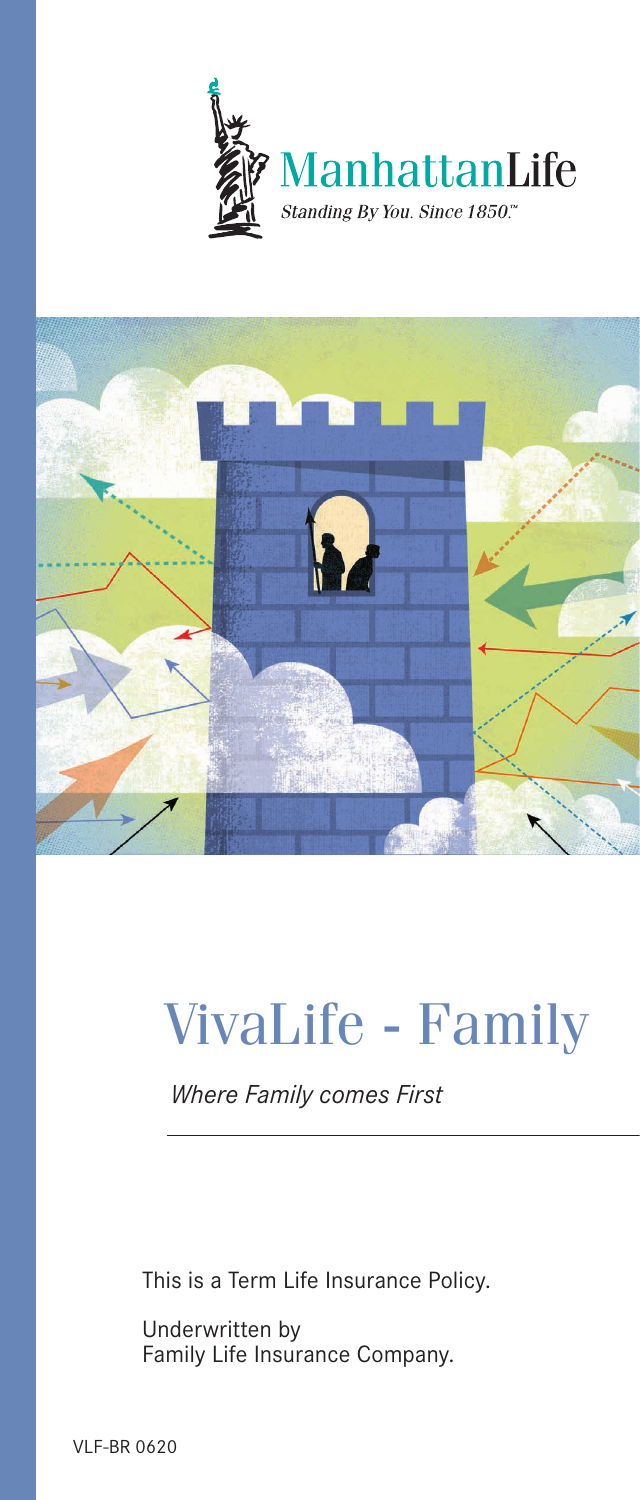You work hard to provide for your family and it is only right that you should be concerned about what would happen to your family if you were no longer able to provide for them. At Family Life we believe that " Family Comes First " and that is why we offer Viva Life to protect you and your family.

#### **FEATURES OF VIVA LIFE**

- Simplified Issue Term Life Insurance
- You Select the Amount of Protection Needed
- Accidental Death Benefit "doubles" your protection (optional)
- Conversion Option to a permanent plan of insurance without evidence of insurability
- Apply On-Line

Viva Life offers accidental death protection. If you would die at a young age, it could be the result of an accident. Viva Life's accidental death benefit will double your death benefit.

Savings, investments and life insurance create a solid foundation for the family's financial well being, but life insurance pays the full amount of insurance policy if you die pre-maturely.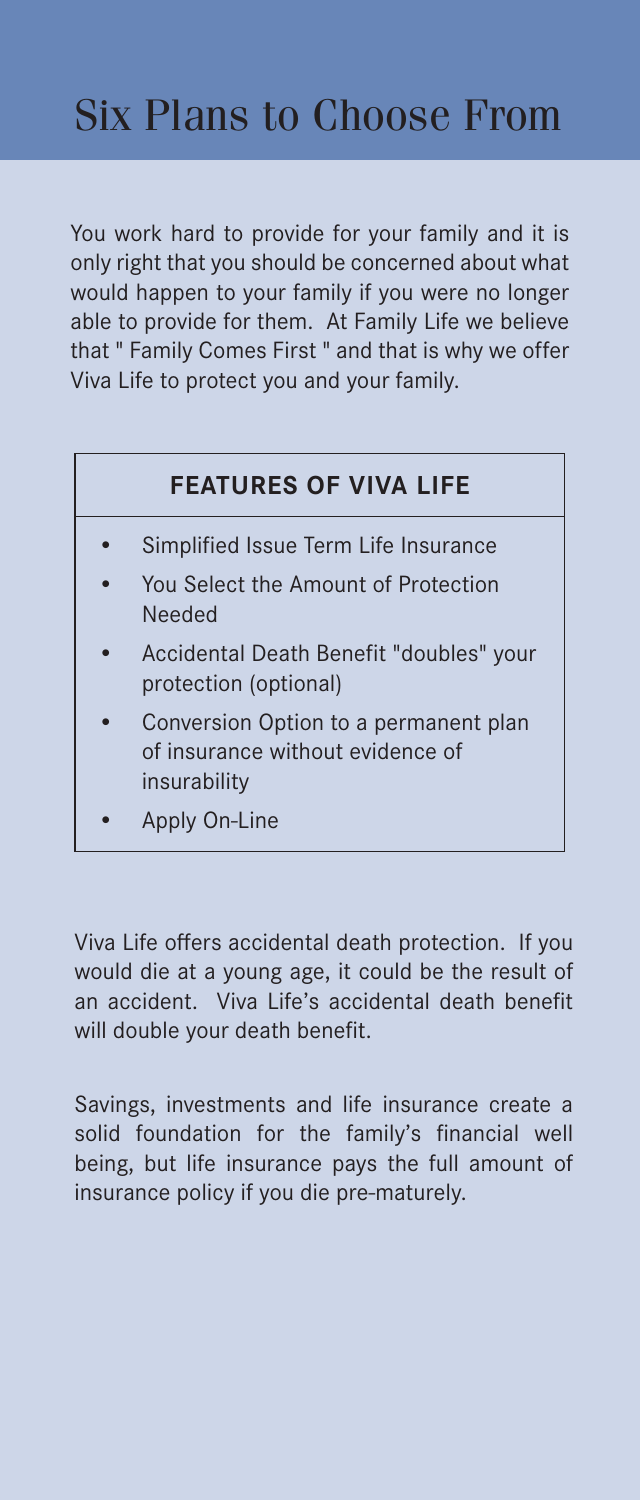### **LIFE INSURANCE BENEFIT**

The policy provides level term life insurance for 20 years (15 years for ages 56 - 60) based on the Plan selected.

| $\square$ \$25,000  | $\square$ \$50,000  | $\square$ \$100,000 |
|---------------------|---------------------|---------------------|
| $\square$ \$150,000 | $\square$ \$200,000 | $\square$ \$250,000 |

### **OPTIONAL BENEFITS**

#### Spouse/Additional Insured Provides level term life insurance for your spouse or additional insured.

#### Accidental Death Benefit

Doubles the death benefit if the insured or additional insured's death is a result of accidental bodily injury.

#### **Accidental Death Monthly Premium**

| Age      |        |        |                                               |                                    | \$25,000 \$50,000 \$100,000 \$150,000 \$200,000 \$250,000 |
|----------|--------|--------|-----------------------------------------------|------------------------------------|-----------------------------------------------------------|
| $0 - 49$ | \$2.25 | \$4.50 |                                               | $$9.00$ $$13.50$ $$18.00$ $$22.50$ |                                                           |
| 50-60    | \$2.70 | \$5.40 | $\frac{1}{2}$ \$10.80 \$16.20 \$21.60 \$27.00 |                                    |                                                           |

#### **Q** Children's Term Insurance

Provides \$10,000 of term life insurance for each child in your family, no matter how many children. Step-children and legally adopted children living in the same household can also be covered.

#### **Children's Term Insurance Monthly Premium**

| $\sigma$ $\Delta$ | \$10,0000 |
|-------------------|-----------|
| $-17$<br>ᄱ        | \$6.48    |

### *Family Comes First with Viva Life . . . because your family's future financial security matters.*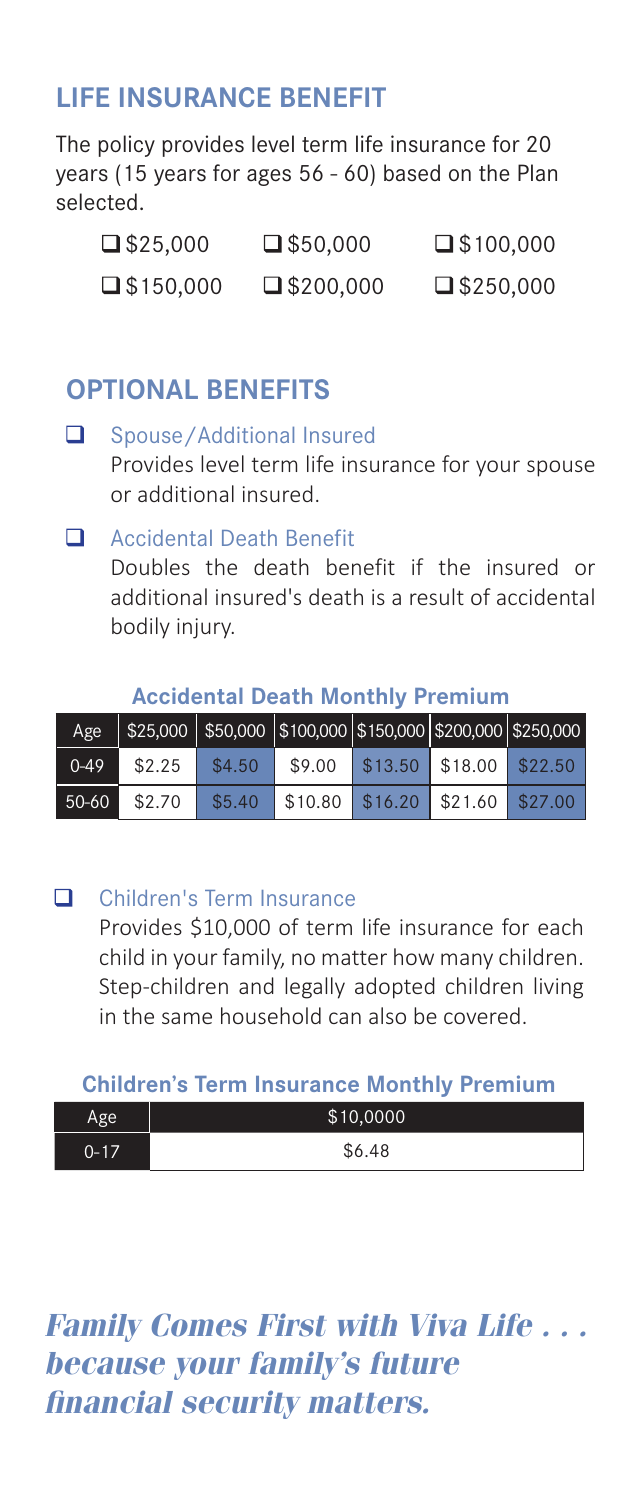## Non-Tobacco Monthly Bank Draft

| Age             | \$25,000 | \$50,000 |          | \$100,000 \$150,000 | \$200,000 \$250,000 |          |
|-----------------|----------|----------|----------|---------------------|---------------------|----------|
| 18-25           | \$8.19   | \$10.98  | \$15.57  | \$20.66             | \$25.74             | \$30.83  |
| 26              | \$8.24   | \$11.07  | \$15.75  | \$20.93             | \$26.10             | \$31.28  |
| 27              | \$8.30   | \$11.21  | \$16.02  | \$21.33             | \$26.64             | \$31.95  |
| 28              | \$8.42   | \$11.43  | \$16.38  | \$21.87             | \$27.36             | \$32.85  |
| 29              | \$8.53   | \$11.66  | \$16.83  | \$22.55             | \$28.26             | \$33.98  |
| 30              | \$8.66   | \$11.93  | \$17.28  | \$23.22             | \$29.16             | \$35.10  |
| 31              | \$8.87   | \$12.33  | \$18.00  | \$24.30             | \$30.60             | \$36.90  |
| 32              | \$9.09   | \$12.78  | \$18.81  | \$25.52             | \$32.22             | \$38.93  |
| 33              | \$9.38   | \$13.37  | \$19.89  | \$27.14             | \$34.38             | \$41.63  |
| 34              | \$9.72   | \$14.04  | \$21.15  | \$29.03             | \$36.90             | \$44.78  |
| 35              | \$10.13  | \$14.85  | \$22.59  | \$31.19             | \$39.78             | \$48.38  |
| 36              | \$10.49  | \$15.57  | \$23.85  | \$33.08             | \$42.30             | \$51.53  |
| 37              | \$10.91  | \$16.43  | \$25.47  | \$35.51             | \$45.54             | \$55.58  |
| 38              | \$11.41  | \$17.42  | \$27.27  | \$38.21             | \$49.14             | \$60.08  |
| 39              | \$11.95  | \$18.50  | \$29.25  | \$41.18             | \$53.10             | \$65.03  |
| 40              | \$12.62  | \$19.85  | \$31.59  | \$44.69             | \$57.78             | \$70.88  |
| 41              | \$13.32  | \$21.24  | \$34.20  | \$48.60             | \$63.00             | \$77.40  |
| 42              | \$14.09  | \$22.77  | \$36.99  | \$52.79             | \$68.58             | \$84.38  |
| 43              | \$14.92  | \$24.44  | \$40.05  | \$57.38             | \$74.70             | \$92.03  |
| 44              | \$15.86  | \$26.33  | \$43.38  | \$62.37             | \$81.36             | \$100.35 |
| 45              | \$16.92  | \$28.44  | \$47.25  | \$68.18             | \$89.10             | \$110.03 |
| 46              | \$17.96  | \$30.51  | \$51.03  | \$73.85             | \$96.66             | \$119.48 |
| $\overline{47}$ | \$19.08  | \$32.76  | \$55.17  | \$80.06             | \$104.94            | \$129.83 |
| 48              | \$20.34  | \$35.28  | \$59.67  | \$86.81             | \$113.94            | \$141.08 |
| 49              | \$21.71  | \$38.03  | \$64.71  | \$94.37             | \$124.02            | \$153.68 |
| 50              | \$23.29  | \$41.18  | \$70.38  | \$102.87            | \$135.36            | \$167.85 |
| 51              | \$25.09  | \$44.78  | \$76.95  | \$112.73            | \$148.50            | \$184.28 |
| 52              | \$27.18  | \$48.96  | \$84.60  | \$124.20            | \$163.80            | \$203.40 |
| 53              | \$29.59  | \$53.78  | \$93.33  | \$137.30            | \$181.26            | \$225.23 |
| 54              | \$32.27  | \$59.13  | \$103.05 | \$151.88            | \$200.70            | \$249.53 |
| 55              | \$35.26  | \$65.12  | \$113.94 | \$168.21            | \$222.48            | \$276.75 |
|                 |          |          |          | 15 Year Term        |                     |          |
| 56              | \$29.84  | \$54.27  | \$94.32  | \$138.78            | \$183.24            | \$227.70 |
| 57              | \$32.09  | \$58.77  | \$102.42 | \$150.93            | \$199.44            | \$247.95 |
| 58              | \$34.54  | \$63.68  | \$111.42 | \$164.43            | \$217.44            | \$270.45 |
| 59              | \$37.31  | \$69.21  | \$121.41 | \$179.42            | \$237.42            | \$295.43 |
| 60              | \$40.41  | \$75.42  | \$132.75 | \$196.43            | \$260.10            | \$323.78 |

### Primary Insured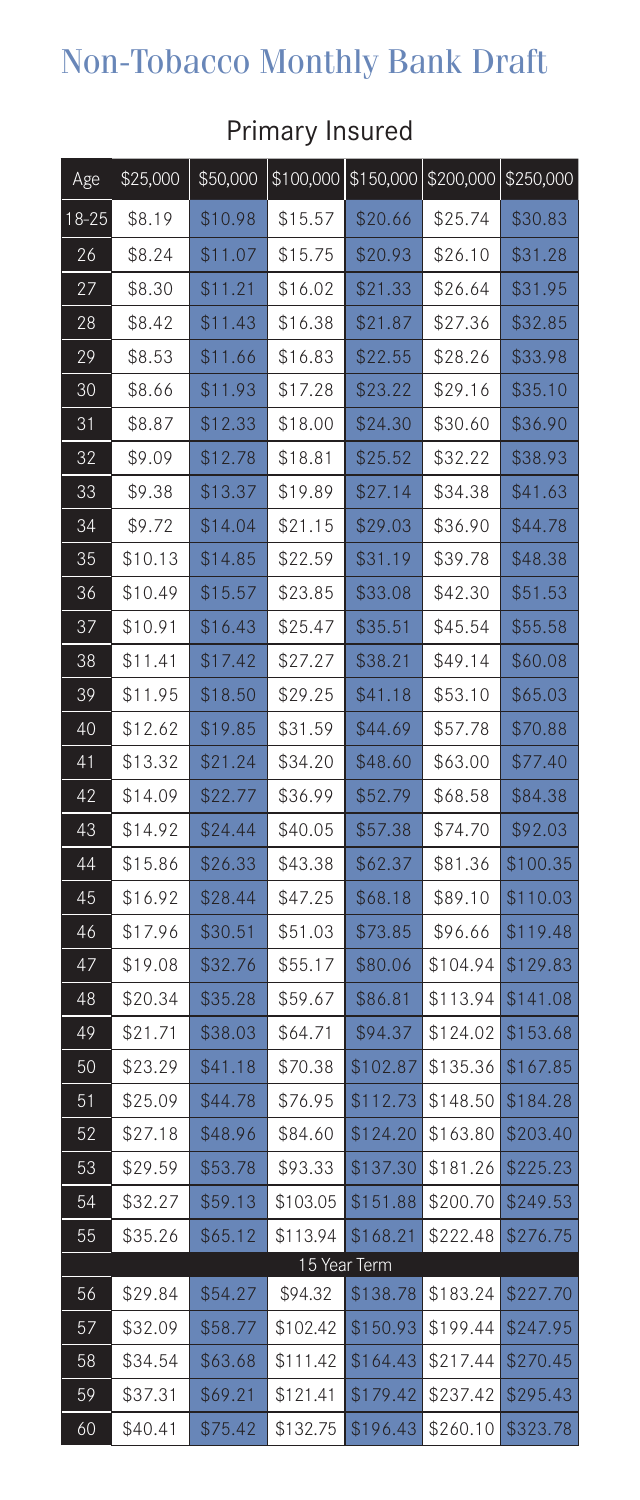### Additional Insured

| Age   | \$25,000 | \$50,000 |          | \$100,000 \$150,000 \$200,000 |          | \$250,000 |
|-------|----------|----------|----------|-------------------------------|----------|-----------|
| 18-25 | \$2.79   | \$5.58   | \$10.17  | \$15.26                       | \$20.34  | \$25.43   |
| 26    | \$2.84   | \$5.67   | \$10.35  | \$15.53                       | \$20.70  | \$25.88   |
| 27    | \$2.90   | \$5.81   | \$10.62  | \$15.93                       | \$21.24  | \$26.55   |
| 28    | \$3.02   | \$6.03   | \$10.98  | \$16.47                       | \$21.96  | \$27.45   |
| 29    | \$3.13   | \$6.26   | \$11.43  | \$17.15                       | \$22.86  | \$28.58   |
| 30    | \$3.26   | \$6.53   | \$11.88  | \$17.82                       | \$23.76  | \$29.70   |
| 31    | \$3.47   | \$6.93   | \$12.60  | \$18.90                       | \$25.20  | \$31.50   |
| 32    | \$3.69   | \$7.38   | \$13.41  | \$20.12                       | \$26.82  | \$33.53   |
| 33    | \$3.98   | \$7.97   | \$14.49  | \$21.74                       | \$28.98  | \$36.23   |
| 34    | \$4.32   | \$8.64   | \$15.75  | \$23.63                       | \$31.50  | \$39.38   |
| 35    | \$4.73   | \$9.45   | \$17.19  | \$25.79                       | \$34.38  | \$42.98   |
| 36    | \$5.09   | \$10.17  | \$18.45  | \$27.68                       | \$36.90  | \$46.13   |
| 37    | \$5.51   | \$11.03  | \$20.07  | \$30.11                       | \$40.14  | \$50.18   |
| 38    | \$6.01   | \$12.02  | \$21.87  | \$32.81                       | \$43.74  | \$54.68   |
| 39    | \$6.55   | \$13.10  | \$23.85  | \$35.78                       | \$47.70  | \$59.63   |
| 40    | \$7.22   | \$14.45  | \$26.19  | \$39.29                       | \$52.38  | \$65.48   |
| 41    | \$7.92   | \$15.84  | \$28.80  | \$43.20                       | \$57.60  | \$72.00   |
| 42    | \$8.69   | \$17.37  | \$31.59  | \$47.39                       | \$63.18  | \$78.98   |
| 43    | \$9.52   | \$19.04  | \$34.65  | \$51.98                       | \$69.30  | \$86.63   |
| 44    | \$10.46  | \$20.93  | \$37.98  | \$56.97                       | \$75.96  | \$94.95   |
| 45    | \$11.52  | \$23.04  | \$41.85  | \$62.78                       | \$83.70  | \$104.63  |
| 46    | \$12.56  | \$25.11  | \$45.63  | \$68.45                       | \$91.26  | \$114.08  |
| 47    | \$13.68  | \$27.36  | \$49.77  | \$74.66                       | \$99.54  | \$124.43  |
| 48    | \$14.94  | \$29.88  | \$54.27  | \$81.41                       | \$108.54 | \$135.68  |
| 49    | \$16.31  | \$32.63  | \$59.31  | \$88.97                       | \$118.62 | \$148.28  |
| 50    | \$17.89  | \$35.78  | \$64.98  | \$97.47                       | \$129.96 | \$162.45  |
| 51    | \$19.69  | \$39.38  | \$71.55  | \$107.33                      | \$143.10 | \$178.88  |
| 52    | \$21.78  | \$43.56  | \$79.20  | \$118.80                      | \$158.40 | \$198.00  |
| 53    | \$24.19  | \$48.38  | \$87.93  | \$131.90                      | \$175.86 | \$219.83  |
| 54    | \$26.87  | \$53.73  | \$97.65  | \$146.48                      | \$195.30 | \$244.13  |
| 55    | \$29.86  | \$59.72  | \$108.54 | \$162.81                      | \$217.08 | \$271.35  |
|       |          |          |          | 15 Year Term                  |          |           |
| 56    | \$24.44  | \$48.87  | \$88.92  | \$133.38                      | \$177.84 | \$222.30  |
| 57    | \$26.69  | \$53.37  | \$97.02  | \$145.53                      | \$194.04 | \$242.55  |
| 58    | \$29.14  | \$58.28  | \$106.02 | \$159.03                      | \$212.04 | \$265.05  |
| 59    | \$31.91  | \$63.81  | \$116.01 | \$174.02                      | \$232.02 | \$290.03  |
| 60    | \$35.01  | \$70.02  | \$127.35 | \$191.03                      | \$254.70 | \$318.38  |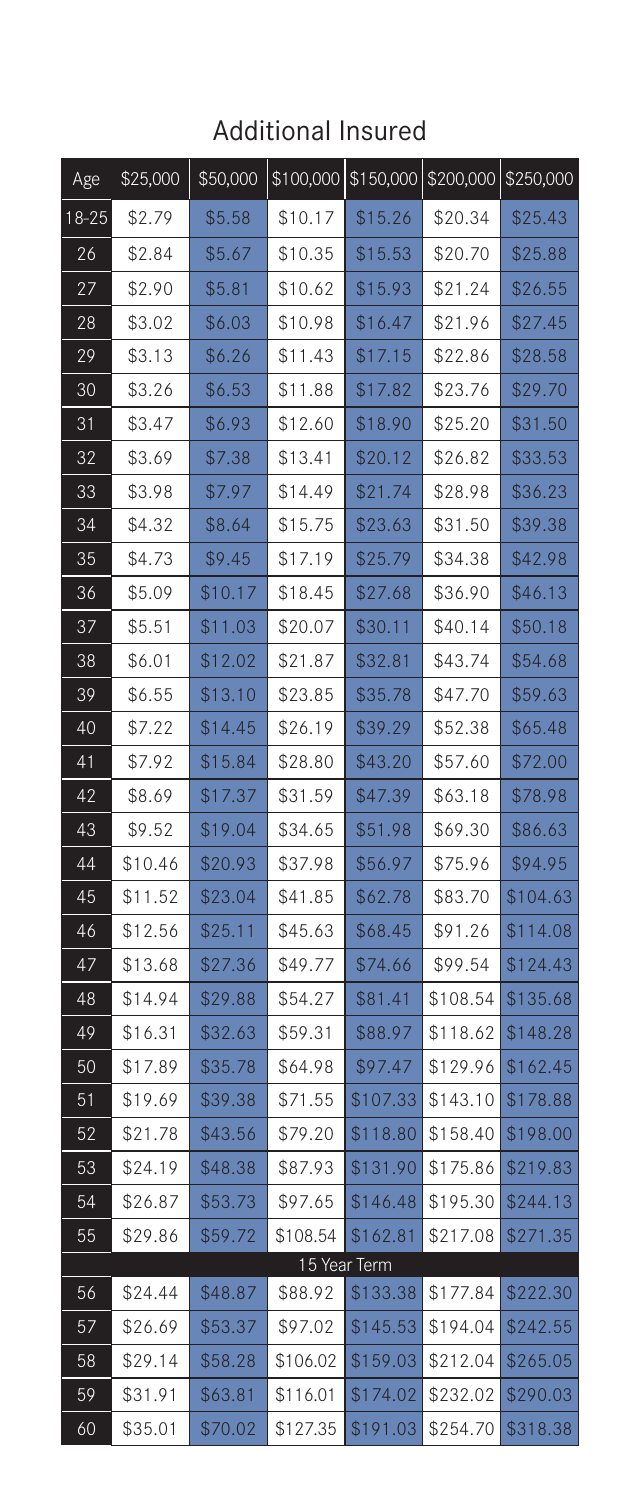# Tobacco Monthly Bank Draft

| Age   | \$25,000 | \$50,000 | \$100,000 | \$150,000    | \$200,000 \$250,000 |          |
|-------|----------|----------|-----------|--------------|---------------------|----------|
| 18-25 | \$11.16  | \$16.92  | \$26.37   | \$36.86      | \$47.34             | \$57.83  |
| 26    | \$11.16  | \$16.92  | \$26.64   | \$37.26      | \$47.88             | \$58.50  |
| 27    | \$11.23  | \$17.06  | \$27.09   | \$37.94      | \$48.78             | \$59.63  |
| 28    | \$11.32  | \$17.24  | \$27.81   | \$39.02      | \$50.22             | \$61.43  |
| 29    | \$11.50  | \$17.60  | \$28.80   | \$40.50      | \$52.20             | \$63.90  |
| 30    | \$11.75  | \$18.09  | \$30.06   | \$42.39      | \$54.72             | \$67.05  |
| 31    | \$12.04  | \$18.68  | \$31.59   | \$44.69      | \$57.78             | \$70.88  |
| 32    | \$12.40  | \$19.40  | \$33.39   | \$47.39      | \$61.38             | \$75.38  |
| 33    | \$12.85  | \$20.30  | \$35.73   | \$50.90      | \$66.06             | \$81.23  |
| 34    | \$13.37  | \$21.33  | \$38.43   | \$54.95      | \$71.46             | \$87.98  |
| 35    | \$14.00  | \$22.59  | \$41.58   | \$59.67      | \$77.76             | \$95.85  |
| 36    | \$14.78  | \$24.17  | \$44.37   | \$63.86      | \$83.34             | \$102.83 |
| 37    | \$15.75  | \$26.10  | \$47.79   | \$68.99      | \$90.18             | \$111.38 |
| 38    | \$16.85  | \$28.31  | \$51.66   | \$74.79      | \$97.92             | \$121.05 |
| 39    | \$18.14  | \$30.87  | \$56.07   | \$81.41      | \$106.74            | \$132.08 |
| 40    | \$19.62  | \$33.84  | \$61.20   | \$89.10      | \$117.00            | \$144.90 |
| 41    | \$21.26  | \$37.13  | \$66.69   | \$97.34      | \$127.98            | \$158.63 |
| 42    | \$23.06  | \$40.73  | \$72.63   | \$106.25     | \$139.86            | \$173.48 |
| 43    | \$24.86  | \$44.33  | \$78.39   | \$114.89     | \$151.38            | \$187.88 |
| 44    | \$27.23  | \$49.05  | \$86.04   | \$126.36     | \$166.68            | \$207.00 |
| 45    | \$29.61  | \$53.82  | \$93.42   | \$137.43     | \$181.44            | \$225.45 |
| 46    | \$31.59  | \$57.78  | \$100.62  | \$148.23     | \$195.84            | \$243.45 |
| 47    | \$33.73  | \$62.06  | \$108.36  | \$159.84     | \$211.32            | \$262.80 |
| 48    | \$36.02  | \$66.65  | \$116.73  | \$172.40     | \$228.06            | \$283.73 |
| 49    | \$38.52  | \$71.64  | \$125.82  | \$186.03     | \$246.24            | \$306.45 |
| 50    | \$41.24  | \$77.09  | \$135.72  | \$200.88     | \$266.04            | \$331.20 |
| 51    | \$44.33  | \$83.25  | \$146.88  | \$217.62     | \$288.36            | \$359.10 |
| 52    | \$47.79  | \$90.18  | \$159.57  | \$236.66     | \$313.74            | \$390.83 |
| 53    | \$51.71  | \$98.01  | \$173.79  | \$257.99     | \$342.18            | \$426.38 |
| 54    | \$55.91  | \$106.43 | \$189.09  | \$280.94     | \$372.78            | \$464.63 |
| 55    | \$60.35  | \$115.29 | \$205.20  | \$305.10     | \$405.00            | \$504.90 |
|       |          |          |           | 15 Year Term |                     |          |
| 56    | \$56.75  | \$108.09 | \$192.06  | \$285.39     | \$378.72            | \$472.05 |
| 57    | \$61.07  | \$116.73 | \$207.81  | \$309.02     | \$410.22            | \$511.43 |
| 58    | \$65.59  | \$125.78 | \$224.19  | \$333.59     | \$442.98            | \$552.38 |
| 59    | \$70.27  | \$135.14 | \$241.29  | \$359.24     | \$477.18            | \$595.13 |
| 60    | \$75.85  | \$146.30 | \$261.54  | \$389.61     | \$517.68            | \$645.75 |

### Primary Insured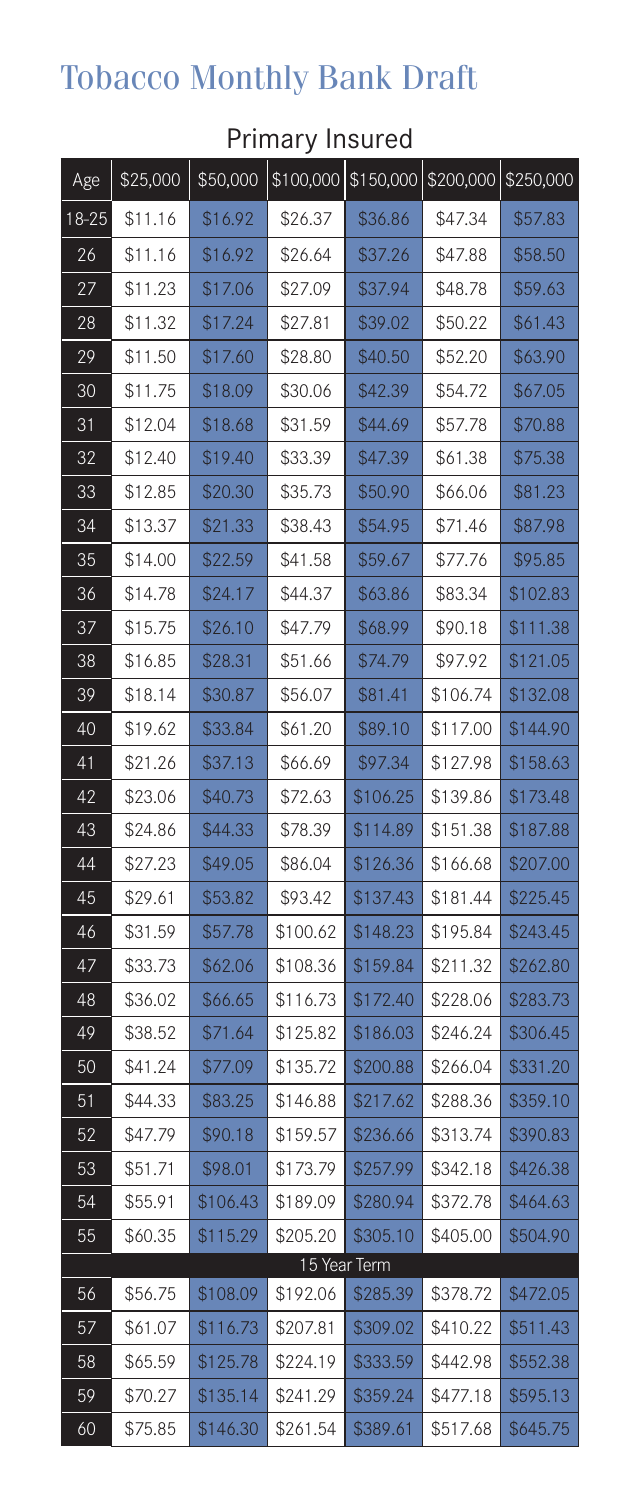### Additional Insured

| Age   | \$25,000 | \$50,000 |          | $$100,000$ $$150,000$ $$200,000$ $$250,000$ |          |          |
|-------|----------|----------|----------|---------------------------------------------|----------|----------|
| 18-25 | \$5.76   | \$11.52  | \$20.97  | \$31.46                                     | \$41.94  | \$52.43  |
| 26    | \$5.76   | \$11.52  | \$21.24  | \$31.86                                     | \$42.48  | \$53.10  |
| 27    | \$5.83   | \$11.66  | \$21.69  | \$32.54                                     | \$43.38  | \$54.23  |
| 28    | \$5.92   | \$11.84  | \$22.41  | \$33.62                                     | \$44.82  | \$56.03  |
| 29    | \$6.10   | \$12.20  | \$23.40  | \$35.10                                     | \$46.80  | \$58.50  |
| 30    | \$6.35   | \$12.69  | \$24.66  | \$36.99                                     | \$49.32  | \$61.65  |
| 31    | \$6.64   | \$13.28  | \$26.19  | \$39.29                                     | \$52.38  | \$65.48  |
| 32    | \$7.00   | \$14.00  | \$27.99  | \$41.99                                     | \$55.98  | \$69.98  |
| 33    | \$7.45   | \$14.90  | \$30.33  | \$45.50                                     | \$60.66  | \$75.83  |
| 34    | \$7.97   | \$15.93  | \$33.03  | \$49.55                                     | \$66.06  | \$82.58  |
| 35    | \$8.60   | \$17.19  | \$36.18  | \$54.27                                     | \$72.36  | \$90.45  |
| 36    | \$9.38   | \$18.77  | \$38.97  | \$58.46                                     | \$77.94  | \$97.43  |
| 37    | \$10.35  | \$20.70  | \$42.39  | \$63.59                                     | \$84.78  | \$105.98 |
| 38    | \$11.45  | \$22.91  | \$46.26  | \$69.39                                     | \$92.52  | \$115.65 |
| 39    | \$12.74  | \$25.47  | \$50.67  | \$76.01                                     | \$101.34 | \$126.68 |
| 40    | \$14.22  | \$28.44  | \$55.80  | \$83.70                                     | \$111.60 | \$139.50 |
| 41    | \$15.86  | \$31.73  | \$61.29  | \$91.94                                     | \$122.58 | \$153.23 |
| 42    | \$17.66  | \$35.33  | \$67.23  | \$100.85                                    | \$134.46 | \$168.08 |
| 43    | \$19.46  | \$38.93  | \$72.99  | \$109.49                                    | \$145.98 | \$182.48 |
| 44    | \$21.83  | \$43.65  | \$80.64  | \$120.96                                    | \$161.28 | \$201.60 |
| 45    | \$24.21  | \$48.42  | \$88.02  | \$132.03                                    | \$176.04 | \$220.05 |
| 46    | \$26.19  | \$52.38  | \$95.22  | \$142.83                                    | \$190.44 | \$238.05 |
| 47    | \$28.33  | \$56.66  | \$102.96 | \$154.44                                    | \$205.92 | \$257.40 |
| 48    | \$30.62  | \$61.25  | \$111.33 | \$167.00                                    | \$222.66 | \$278.33 |
| 49    | \$33.12  | \$66.24  | \$120.42 | \$180.63                                    | \$240.84 | \$301.05 |
| 50    | \$35.84  | \$71.69  | \$130.32 | \$195.48                                    | \$260.64 | \$325.80 |
| 51    | \$38.93  | \$77.85  | \$141.48 | \$212.22                                    | \$282.96 | \$353.70 |
| 52    | \$42.39  | \$84.78  | \$154.17 | \$231.26                                    | \$308.34 | \$385.43 |
| 53    | \$46.31  | \$92.61  | \$168.39 | \$252.59                                    | \$336.78 | \$420.98 |
| 54    | \$50.51  | \$101.03 | \$183.69 | \$275.54                                    | \$367.38 | \$459.23 |
| 55    | \$54.95  | \$109.89 | \$199.80 | \$299.70                                    | \$399.60 | \$499.50 |
|       |          |          |          | 15 Year Term                                |          |          |
| 56    | \$51.35  | \$102.69 | \$186.66 | \$279.99                                    | \$373.32 | \$466.65 |
| 57    | \$55.67  | \$111.33 | \$202.41 | \$303.62                                    | \$404.82 | \$506.03 |
| 58    | \$60.19  | \$120.38 | \$218.79 | \$328.19                                    | \$437.58 | \$546.98 |
| 59    | \$64.87  | \$129.74 | \$235.89 | \$353.84                                    | \$471.78 | \$589.73 |
| 60    | \$70.45  | \$140.90 | \$256.14 | \$384.21                                    | \$512.28 | \$640.35 |